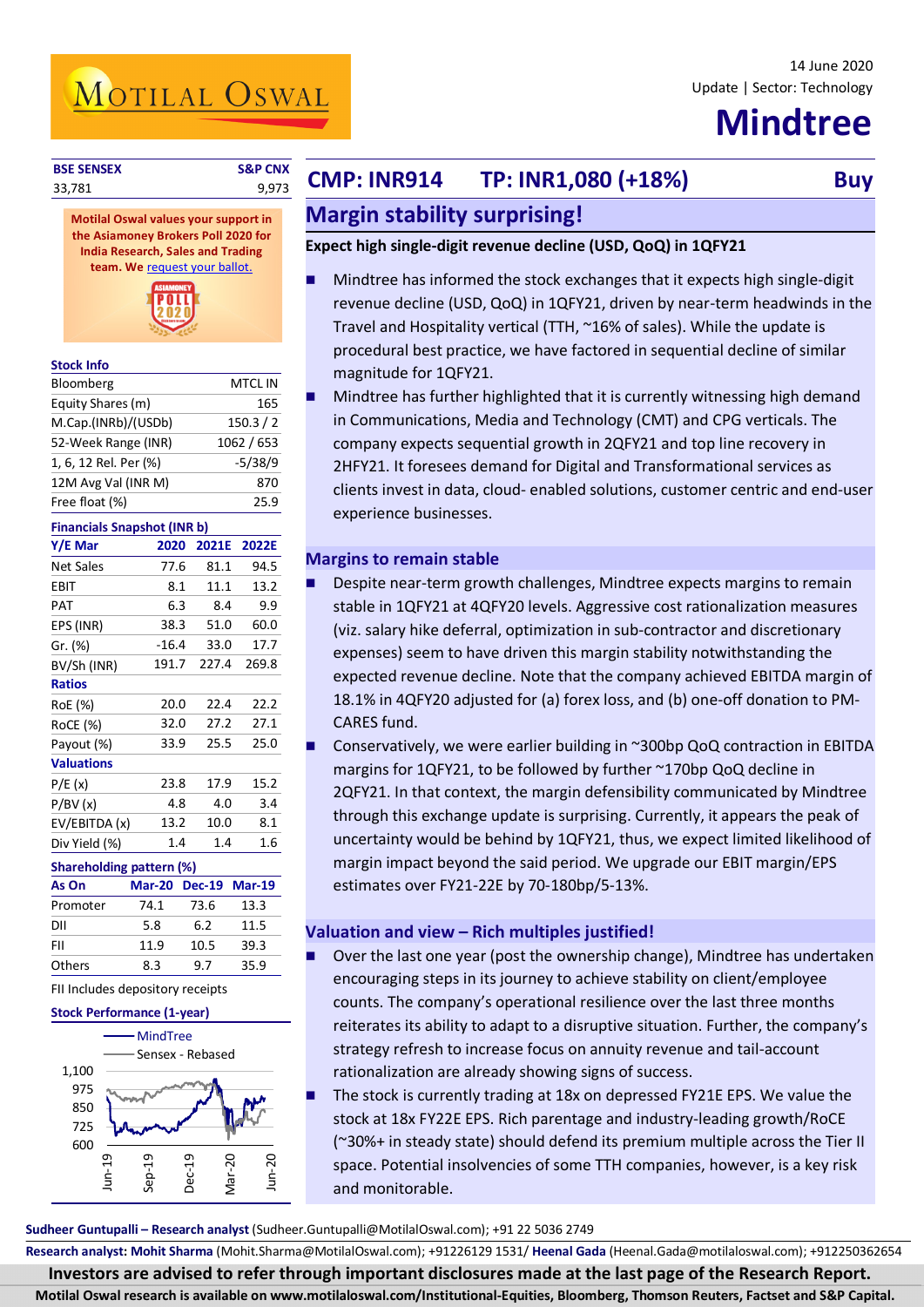## MOTILAL OSWAL

### Mindtree

### **Exhibit 1: Revision to our estimates**

|                 | <b>Revised</b> |              |              | <b>Earlier</b> | <b>Change</b> |                   |
|-----------------|----------------|--------------|--------------|----------------|---------------|-------------------|
|                 | <b>FY21E</b>   | <b>FY22E</b> | <b>FY21E</b> | <b>FY22E</b>   | <b>FY21E</b>  | <b>FY22E</b>      |
| INR/USD         | 76.0           | 77.0         | 76.0         | 77.0           | 0.0%          | 0.0%              |
| USD Revenue - m | 1,067          | 1,227        | 1,089        | 1,231          | $-2.0%$       | $-0.3%$           |
| Growth (%)      | (2.0)          | 15.0         | 0.0          | 13.0           | $-200$ bps    | 200bps            |
| EBIT margin(%)  | 13.7           | 14.0         | 11.8         | 13.3           | 180bps        | 70 <sub>bps</sub> |
| PAT (INR M)     | 8,394          | 9,876        | 7,434        | 9,395          | 12.9%         | 5.1%              |
| <b>EPS</b>      | 51.0           | 60.0         | 45.1         | 57.0           | 12.9%         | 5.1%              |

Source: MOFSL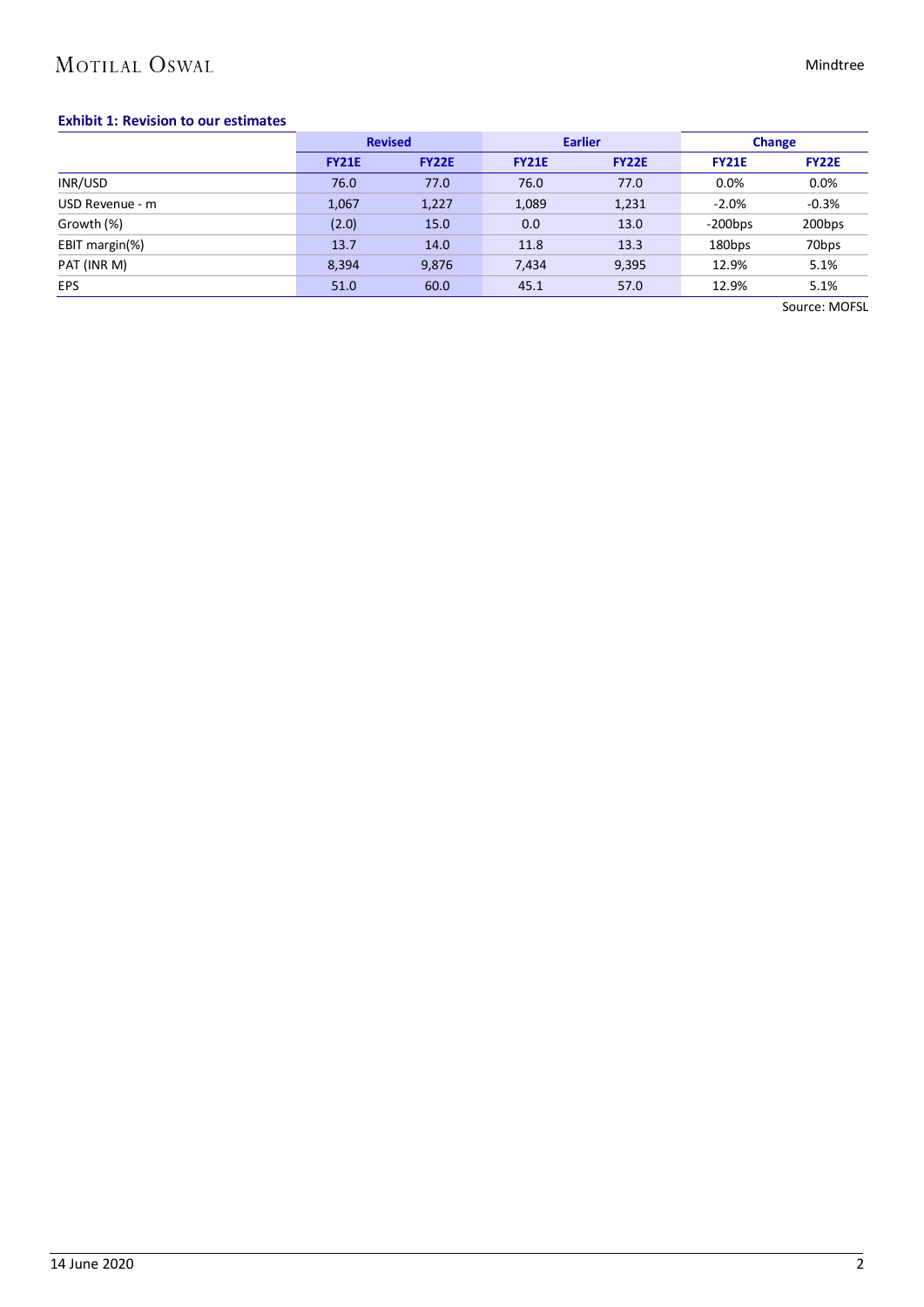## **Financials and valuations**

| <b>Income Statement</b>     |             |             |             |             |             |             |              | (INR M)      |
|-----------------------------|-------------|-------------|-------------|-------------|-------------|-------------|--------------|--------------|
| Y/E March                   | <b>FY15</b> | <b>FY16</b> | <b>FY17</b> | <b>FY18</b> | <b>FY19</b> | <b>FY20</b> | <b>FY21E</b> | <b>FY22E</b> |
| <b>Sales</b>                | 35,619      | 46,857      | 52,364      | 54,628      | 70,215      | 77,643      | 81,118       | 94,517       |
| Change (%)                  | 17.5        | 31.6        | 11.8        | 4.3         | 28.5        | 10.6        | 4.5          | 16.5         |
| Cost of Services            | 21,759      | 29,476      | 35,983      | 37,356      | 45,853      | 53,401      | 53,790       | 62,527       |
| SG&A Expenses               | 7,786       | 10,594      | 11,058      | 11,582      | 15,358      | 16,098      | 16,224       | 18,779       |
| <b>EBITDA</b>               | 7,092       | 8,246       | 7,181       | 7,405       | 10,645      | 10,898      | 13,790       | 16,341       |
| % of Net Sales              | 19.9        | 17.6        | 13.7        | 13.6        | 15.2        | 14.0        | 17.0         | 17.3         |
| Depreciation & Amortization | 1,018       | 1,459       | 1,858       | 1,715       | 1,641       | 2,754       | 2,686        | 3,130        |
| Interest                    | 1           | 65          | 191         | 169         | 29          | 529         | 536          | 560          |
| Other Income                | 835         | 821         | 417         | 1,528       | 893         | 673         | 775          | 695          |
| <b>PBT</b>                  | 6,908       | 7,543       | 5,549       | 7,049       | 9,868       | 8,288       | 11,343       | 13,346       |
| Tax                         | 1,545       | 1,740       | 1,363       | 1,722       | 2,327       | 1,979       | 2,949        | 3,470        |
| Rate (%)                    | 22.4        | 23.1        | 24.6        | 24.4        | 23.6        | 23.9        | 26.0         | 26.0         |
| <b>PAT</b>                  | 5,363       | 5,803       | 4,186       | 5,327       | 7,541       | 6,309       | 8,394        | 9,876        |
| Change (%)                  | 19.0        | 8.2         | $-27.9$     | 36.2        | 32.3        | $-16.3$     | 33.0         | 17.7         |
| <b>Balance Sheet</b>        |             |             |             |             |             |             |              | (INR M)      |

| Y/E March                       | <b>FY15</b> | <b>FY16</b> | <b>FY17</b> | <b>FY18</b> | <b>FY19</b> | <b>FY20</b> | <b>FY21E</b> | <b>FY22E</b> |
|---------------------------------|-------------|-------------|-------------|-------------|-------------|-------------|--------------|--------------|
| <b>Share Capital</b>            | 837         | 1,678       | 1,680       | 1,639       | 1,642       | 1,646       | 1,646        | 1,646        |
| Reserves                        | 19,291      | 22,471      | 24,091      | 25,775      | 31,419      | 29,922      | 35,811       | 42,796       |
| <b>Net Worth</b>                | 20,128      | 24,149      | 25,771      | 27,414      | 33,061      | 31,568      | 37,457       | 44,442       |
| Loan                            | 362         | 856         | 314         | 94          | 178         | 6,762       | 6,762        | 6,762        |
| <b>Capital Employed</b>         | 20,490      | 25,005      | 26,085      | 27,508      | 33,239      | 38,330      | 44,219       | 51,204       |
| Gross Block                     | 9,881       | 10,769      | 18,414      | 19,377      | 21,324      | 28,340      | 25,812       | 28,647       |
| Less: Depreciation              | 5,248       | 6,144       | 8,002       | 9,717       | 11,358      | 14,112      | 16,798       | 19,928       |
| <b>Net Block</b>                | 4,633       | 11,620      | 10,412      | 9,660       | 9,966       | 14,228      | 9,013        | 8,719        |
| Other LT Assets                 | 2,114       | 2,643       | 2,884       | 2,674       | 4,152       | 4,789       | 9,067        | 9,067        |
| <b>Curr. Assets</b>             | 18,526      | 20,104      | 20,610      | 25,031      | 27,672      | 32,549      | 36,814       | 45,695       |
| <b>Debtors</b>                  | 7,945       | 11,558      | 8,962       | 10,155      | 13,356      | 14,389      | 13,324       | 15,323       |
| Cash & Bank Balance             | 9,106       | 4,598       | 8,377       | 10,495      | 9,398       | 12,814      | 18,237       | 24,251       |
| <b>Other Current Assets</b>     | 1,475       | 3,948       | 3,271       | 4,381       | 4,918       | 5,346       | 5,253        | 6,121        |
| <b>Current Liab. &amp; Prov</b> | 6,059       | 7,764       | 7,821       | 9,857       | 8,550       | 13,236      | 10,675       | 12,277       |
| <b>Net Current Assets</b>       | 12,467      | 12,340      | 12,789      | 15,174      | 19,122      | 19,313      | 26,138       | 33,418       |
| <b>Application of Funds</b>     | 20,490      | 25,005      | 26,085      | 27,508      | 33,239      | 38,330      | 44,219       | 51,204       |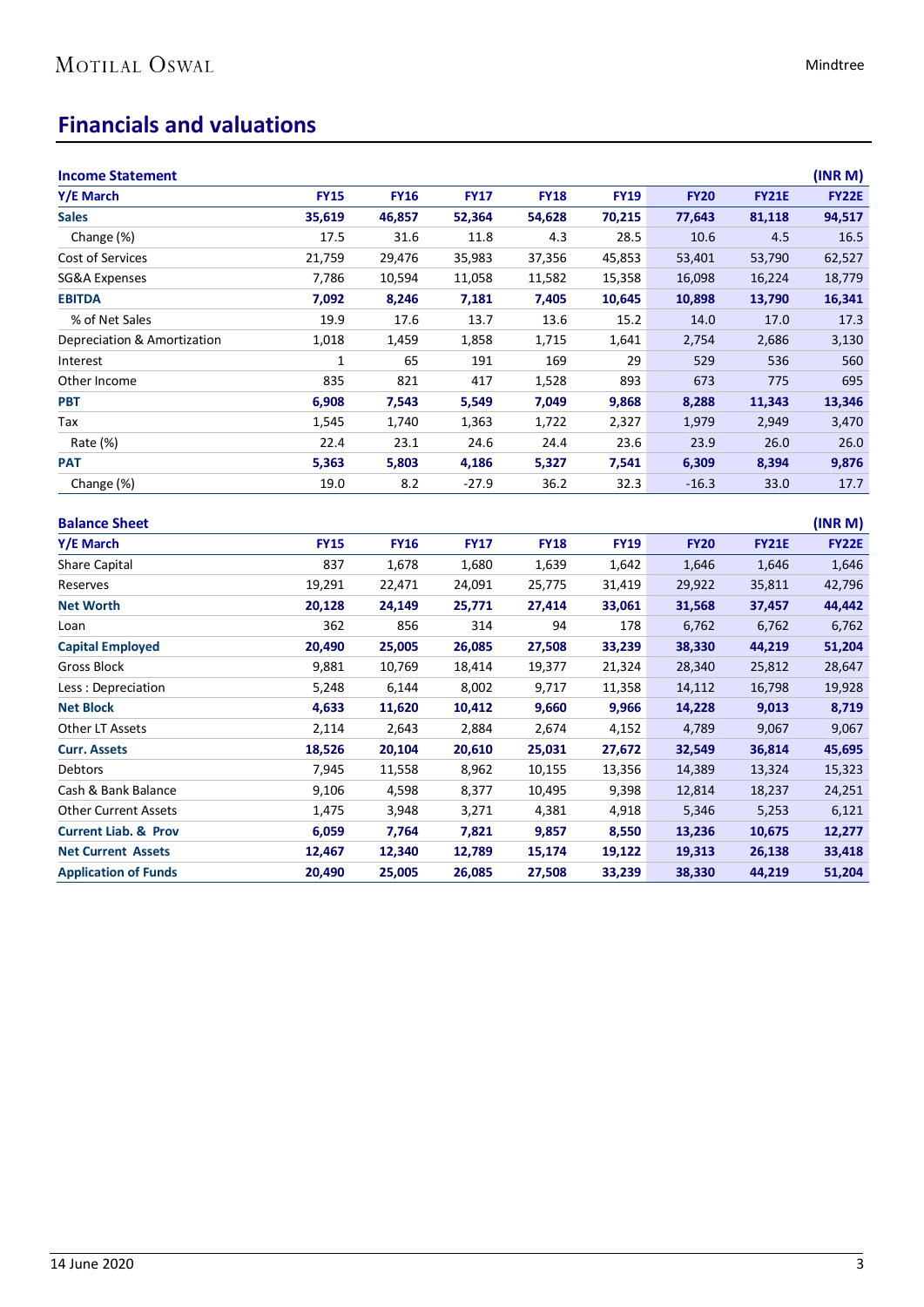## **Financials and valuations**

| <b>Ratios</b>                   |             |             |             |             |             |                |              |              |
|---------------------------------|-------------|-------------|-------------|-------------|-------------|----------------|--------------|--------------|
| Y/E March                       | <b>FY15</b> | <b>FY16</b> | <b>FY17</b> | <b>FY18</b> | <b>FY19</b> | <b>FY20</b>    | <b>FY21E</b> | <b>FY22E</b> |
| <b>Basic (INR)</b>              |             |             |             |             |             |                |              |              |
| <b>EPS</b>                      | 31.9        | 34.5        | 24.9        | 34.3        | 45.8        | 38.3           | 51.0         | 60.0         |
| Cash EPS                        | 38.0        | 43.2        | 35.9        | 42.8        | 55.8        | 55.0           | 67.3         | 79.0         |
| <b>Book Value</b>               | 119.8       | 143.6       | 153.0       | 166.7       | 200.8       | 191.7          | 227.4        | 269.8        |
| <b>DPS</b>                      | 17.0        | 16.0        | 13.0        | 8.0         | 33.0        | 13.0           | 13.0         | 15.0         |
| Payout %                        | 53.2        | 46.3        | 52.2        | 23.3        | 72.0        | 33.9           | 25.5         | 25.0         |
| Valuation (x)                   |             |             |             |             |             |                |              |              |
| P/E                             | 28.5        | 26.4        | 36.6        | 26.6        | 19.9        | 23.8           | 17.9         | 15.2         |
| Cash P/E                        | 24.0        | 21.1        | 25.4        | 21.3        | 16.3        | 16.6           | 13.5         | 11.5         |
| EV/EBITDA                       | 20.3        | 18.1        | 20.2        | 18.8        | 13.2        | 13.2           | 10.0         | 8.1          |
| EV/Sales                        | 4.1         | 3.2         | 2.8         | 2.6         | 2.0         | 1.9            | 1.7          | 1.4          |
| Price/Book Value                | 7.6         | 6.3         | 6.0         | 5.5         | 4.5         | 4.8            | 4.0          | 3.4          |
| Dividend Yield (%)              | 1.9         | 1.8         | 1.4         | 0.9         | 3.6         | 1.4            | 1.4          | 1.6          |
| <b>Profitability Ratios (%)</b> |             |             |             |             |             |                |              |              |
| RoE                             | 29.4        | 26.2        | 16.8        | 21.4        | 22.8        | 20.0           | 22.4         | 22.2         |
| RoCE                            | 33.4        | 35.1        | 31.5        | 32.7        | 35.3        | 32.0           | 27.2         | 27.1         |
| RoIC                            | 43.7        | 30.9        | 19.8        | 22.9        | 28.0        | 24.2           | 31.4         | 36.1         |
| <b>Turnover Ratios</b>          |             |             |             |             |             |                |              |              |
| Debtors (Days)                  | 81          | 90          | 62          | 68          | 69          | 68             | 60           | 59           |
| Fixed Asset Turnover (x)        | 7.7         | 4.0         | 5.0         | 5.7         | 7.0         | 5.5            | 9.0          | 10.8         |
|                                 |             |             |             |             |             |                |              |              |
| <b>Cash Flow Statement</b>      |             |             |             |             |             |                |              | (INR M)      |
| Y/E March                       | <b>FY15</b> | <b>FY16</b> | <b>FY17</b> | <b>FY18</b> | <b>FY19</b> | <b>FY20</b>    | <b>FY21E</b> | <b>FY22E</b> |
| <b>CF from Operations</b>       | 5,955       | 6,742       | 5,287       | 6,476       | 8,569       | 9,792          | 11,080       | 13,006       |
| Cash for Working Capital        | 28          | $-2,243$    | 1,217       | -833        | $-2,213$    | $-1,541$       | $-1,403$     | $-1,265$     |
| <b>Net Operating CF</b>         | 5,983       | 4,499       | 6,504       | 5,643       | 6,356       | 8,251          | 9,677        | 11,741       |
| Net Purchase of FA              | $-1,987$    | $-1,315$    | $-846$      | $-1,011$    | $-1,708$    | $-1,220$       | 2,528        | $-2,836$     |
| <b>Free Cash Flow</b>           | 3,996       | 3,184       | 5,658       | 4,632       | 4,648       | 7,031          | 12,206       | 8,905        |
| Net Purchase of Invest.         | $-111$      | $-3,039$    | $-3,687$    | $-989$      | -225        | 991            | $-4,278$     | $\mathbf 0$  |
| <b>Net Cash from Invest.</b>    | $-2,098$    | $-4,354$    | $-4,533$    | $-2,000$    | $-1,933$    | $-229$         | $-1,750$     | $-2,836$     |
| Proc. from equity issues        | 67          | 24          | 8           | 1           | 3           | $\overline{4}$ | 0            | 0            |
| Proceeds from LTB/STB           | -5          | 407         | 550         | 1,906       | $-3,044$    | $-1,024$       | 0            | $\mathbf 0$  |
| Dividend Payments               | $-1,438$    | $-2,151$    | $-1,934$    | $-4,782$    | $-2,180$    | $-5,940$       | $-2,505$     | $-2,890$     |
| <b>Cash Flow from Fin.</b>      | $-1,376$    | $-1,720$    | $-1,376$    | $-2,875$    | $-5,221$    | $-6,960$       | $-2,505$     | $-2,890$     |
| Exchange difference             | 70          | 92          | $-55$       | $-2$        | 133         | 288            | 0            | 259          |
| <b>Net Cash Flow</b>            | 2,579       | $-1,483$    | 540         | 766         | $-665$      | 1,350          | 5,423        | 6,274        |
| <b>Opening Cash Bal.</b>        | 6,344       | 9,106       | 4,598       | 8,377       | 10,495      | 9,398          | 12,814       | 18,237       |
| Add: Net Cash                   | 2,579       | $-1,483$    | 540         | 766         | -665        | 1,350          | 5,423        | 6,274        |
| <b>Closing Cash Bal.</b>        | 9,106       | 4,598       | 8,377       | 10,495      | 9,398       | 12,814         | 18,237       | 24,251       |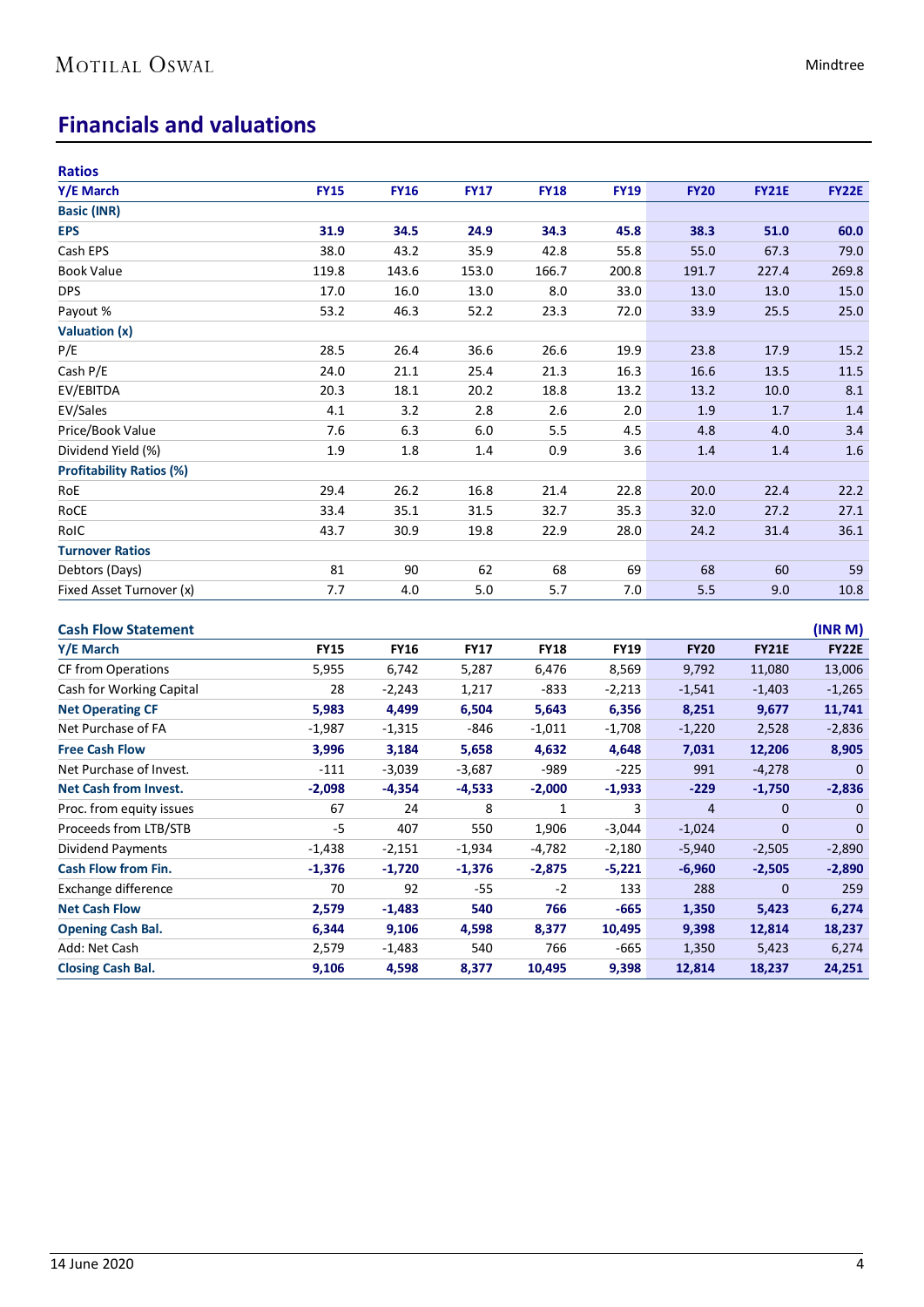| <b>Explanation of Investment Rating</b> |                                                                                              |
|-----------------------------------------|----------------------------------------------------------------------------------------------|
| <b>Investment Rating</b>                | Expected return (over 12-month)                                                              |
| <b>BUY</b>                              | $> = 15%$                                                                                    |
| SELL                                    | $\leq$ - 10%                                                                                 |
| NEUTRAL                                 | $\le$ - 10 % to 15%                                                                          |
| UNDER REVIEW                            | Rating may undergo a change                                                                  |
| NOT RATED                               | We have forward looking estimates for the stock but we refrain from assigning recommendation |

\*In case the recommendation given by the Research Analyst is inconsistent with the investment rating legend for a continuous period of 30 days, the Research Analyst shall within following 30 days take appropriate measures to make the recommendation consistent with the investment rating legend.

#### **Disclosures**

The following Disclosures are being made in compliance with the SEBI Research Analyst Regulations 2014 (herein after referred to as the Regulations).

Motilal Oswal Financial Services Ltd. (MOFSL) is a SEBI Registered Research Analyst having registration no. INH000000412. MOFSL, the Research Entity (RE) as defined in the Regulations, is engaged in the business of providing Stock broking services, Investment Advisory Services, Depository participant services & distribution of various financial products. MOFSL is a subsidiary company of Passionate Investment Management Pvt. Ltd.. (PIMPL). MOFSL is a listed public company, the details in respect of which are available on [www.motilaloswal.com.](http://www.motilaloswal.com/) MOFSL (erstwhile Motilal Oswal Securities Limited - MOSL) is registered with the Securities & Exchange Board of India (SEBI) and is a registered Trading Member with National Stock Exchange of India Ltd. (NSE) and Bombay Stock Exchange Limited (BSE), Multi Commodity Exchange of India Limited (MCX) and National Commodity & Derivatives Exchange Limited (NCDEX) for its stock broking activities & is Depository participant with Central Depository Services Limited (CDSL) National Securities Depository Limited (NSDL),NERL, COMRIS and CCRL and is member of Association of Mutual Funds of India (AMFI) for distribution of financial products and Insurance Regulatory & Development Authority of India (IRDA) as Corporate Agent for insurance products. Details of associate entities of Motilal Oswal Financial Services Limited are available on the website at http://onlinereports.m available on the website at http://onlinereports.motilaloswal.com/Dormant/documents/List%

MOFSL and its associate company(ies), their directors and Research Analyst and their relatives may; (a) from time to time, have a long or short position in, act as principal in, and buy or sell the securities or derivatives thereof of companies mentioned herein. (b) be engaged in any other transaction involving such securities and earn brokerage or other compensation or act as a market maker in the financial instruments of the company(ies) discussed herein or act as an advisor or lender/borrower to such company(ies) or may have any other potential conflict of interests with respect to any recommendation and other related information and opinions.; however the same shall have no bearing whatsoever on the specific recommendations made by the analyst(s), as the recommendations made by the analyst(s) are completely independent of the views of the associates of MOFSL even though there might exist an inherent conflict of interest in some of the stocks mentioned in the research report

MOFSL and / or its affiliates do and seek to do business including investment banking with companies covered in its research reports. As a result, the recipients of this report should be aware that MOFSL may have a potential conflict of interest that may affect the objectivity of this report. Compensation of Research Analysts is not based on any specific merchant banking, investment banking or brokerage service transactions. Details of pending Enquiry Proceedings of Motilal Oswal Financial Services Limited are available on the website at<https://galaxy.motilaloswal.com/ResearchAnalyst/PublishViewLitigation.aspx>

A graph of daily closing prices of securities is available at [www.nseindia.com,](http://www.nseindia.com/) [www.bseindia.com.](http://www.bseindia.com/) Research Analyst views on Subject Company may vary based on Fundamental research and Technical Research. Proprietary trading desk of MOFSL or its associates maintains arm's length distance with Research Team as all the activities are segregated from MOFSL research activity and therefore it can have an independent view with regards to Subject Company for which Research Team have expressed their views.

### **Regional Disclosures (outside India)**

This report is not directed or intended for distribution to or use by any person or entity resident in a state, country or any jurisdiction, where such distribution, publication, availability or use would be contrary to law, regulation or which would subject MOFSL & its group companies to registration or licensing requirements within such jurisdictions. **For Hong Kong:** 

This report is distributed in Hong Kong by Motilal Oswal capital Markets (Hong Kong) Private Limited, a licensed corporation (CE AYY-301) licensed and regulated by the Hong Kong Securities and Futures Commission (SFC) pursuant to the Securities and Futures Ordinance (Chapter 571 of the Laws of Hong Kong) "SFO". As per SEBI (Research Analyst Regulations) 2014 Motilal Oswal Securities (SEBI Reg No. INH000000412) has an agreement with Motilal Oswal capital Markets (Hong Kong) Private Limited for distribution of research report in Hong Kong. This report is intended for distribution only to "Professional Investors" as defined in Part I of Schedule 1 to SFO. Any investment or investment activity to which this document relates is only available to professional investor and will be engaged only with professional investors." Nothing here is an offer or solicitation of these securities, products and services in any jurisdiction where their offer or sale is not qualified or exempt from registration. The Indian Analyst(s) who compile this report is/are not located in Hong Kong & are not conducting Research Analysis in Hong Kong.

#### **For U.S.**

Motilal Oswal Financial Services Limited (MOFSL) is not a registered broker - dealer under the U.S. Securities Exchange Act of 1934, as amended (the"1934 act") and under applicable state laws in the United States. In addition MOFSL is not a registered investment adviser under the U.S. Investment Advisers Act of 1940, as amended (the "Advisers Act" and together with the 1934 Act, the "Acts), and under applicable state laws in the United States. Accordingly, in the absence of specific exemption under the Acts, any brokerage and investment services provided by MOFSL , including the products and services described herein are not available to or intended for U.S. persons. This report is intended for distribution only to "Major Institutional Investors" as defined by Rule 15a-6(b)(4) of the Exchange Act and interpretations thereof by SEC (henceforth referred to as "major institutional investors"). This document must not be acted on or relied on by persons who are not major institutional investors. Any investment or investment activity to which this document relates is only available to major institutional investors and will be engaged in only with major institutional investors. In reliance on the exemption from registration provided by Rule 15a-6 of the U.S. Securities Exchange Act of 1934, as amended (the "Exchange Act") and interpretations thereof by the U.S. Securities and Exchange Commission ("SEC") in order to conduct business with Institutional Investors based in the U.S., MOFSL has entered into a chaperoning agreement with a U.S. registered brokerdealer, Motilal Oswal Securities International Private Limited. ("MOSIPL"). Any business interaction pursuant to this report will have to be executed within the provisions of this chaperoning agreement.

The Research Analysts contributing to the report may not be registered /qualified as research analyst with FINRA. Such research analyst may not be associated persons of the U.S. registered broker-dealer, MOSIPL, and therefore, may not be subject to NASD rule 2711 and NYSE Rule 472 restrictions on communication with a subject company, public appearances and trading securities held by a research analyst account.

### **For Singapore**

In Singapore, this report is being distributed by Motilal Oswal Capital Markets Singapore Pte Ltd ("MOCMSPL") (Co.Reg. NO. 201129401Z) which is a holder of a capital markets services license and an exempt financial adviser in Singapore.As per the approved agreement under Paragraph 9 of Third Schedule of Securities and Futures Act (CAP 289) and Paragraph 11 of First Schedule of Financial Advisors Act (CAP 110) provided to MOCMSPL by Monetary Authority of Singapore. Persons in Singapore should contact MOCMSPL in respect of any matter arising from, or in connection with this report/publication/communication. This report is distributed solely to persons who qualify as "Institutional Investors", of which some of whom may consist of "accredited" institutional investors as defined in section 4A(1) of the Securities and Futures Act, Chapter 289 of Singapore ("the SFA"). Accordingly, if a Singapore person is not or ceases to be such an institutional investor, such Singapore Person must immediately discontinue any use of this Report and inform MOCMSPL.

#### **Specific Disclosures**

- 1 MOFSL, Research Analyst and/or his relatives does not have financial interest in the subject company, as they do not have equity holdings in the subject company.<br>2 MOFSL, Research Analyst and/or his relatives do not have
- 2 MOFSL, Research Analyst and/or his relatives do not have actual/beneficial ownership of 1% or more securities in the subject company
- 3 MOFSL, Research Analyst and/or his relatives have not received compensation/other benefits from the subject company in the past 12 months
- 4 MOFSL, Research Analyst and/or his relatives do not have material conflict of interest in the subject company at the time of publication of research report
- 5 Research Analyst has not served as director/officer/employee in the subject company<br>6 MOESL has not acted as a manager or co-manager of public offering of securities of t
- 6 MOFSL has not acted as a manager or co-manager of public offering of securities of the subject company in past 12 months
- 7 MOFSL has not received compensation for investment banking/ merchant banking/brokerage services from the subject company in the past 12 months